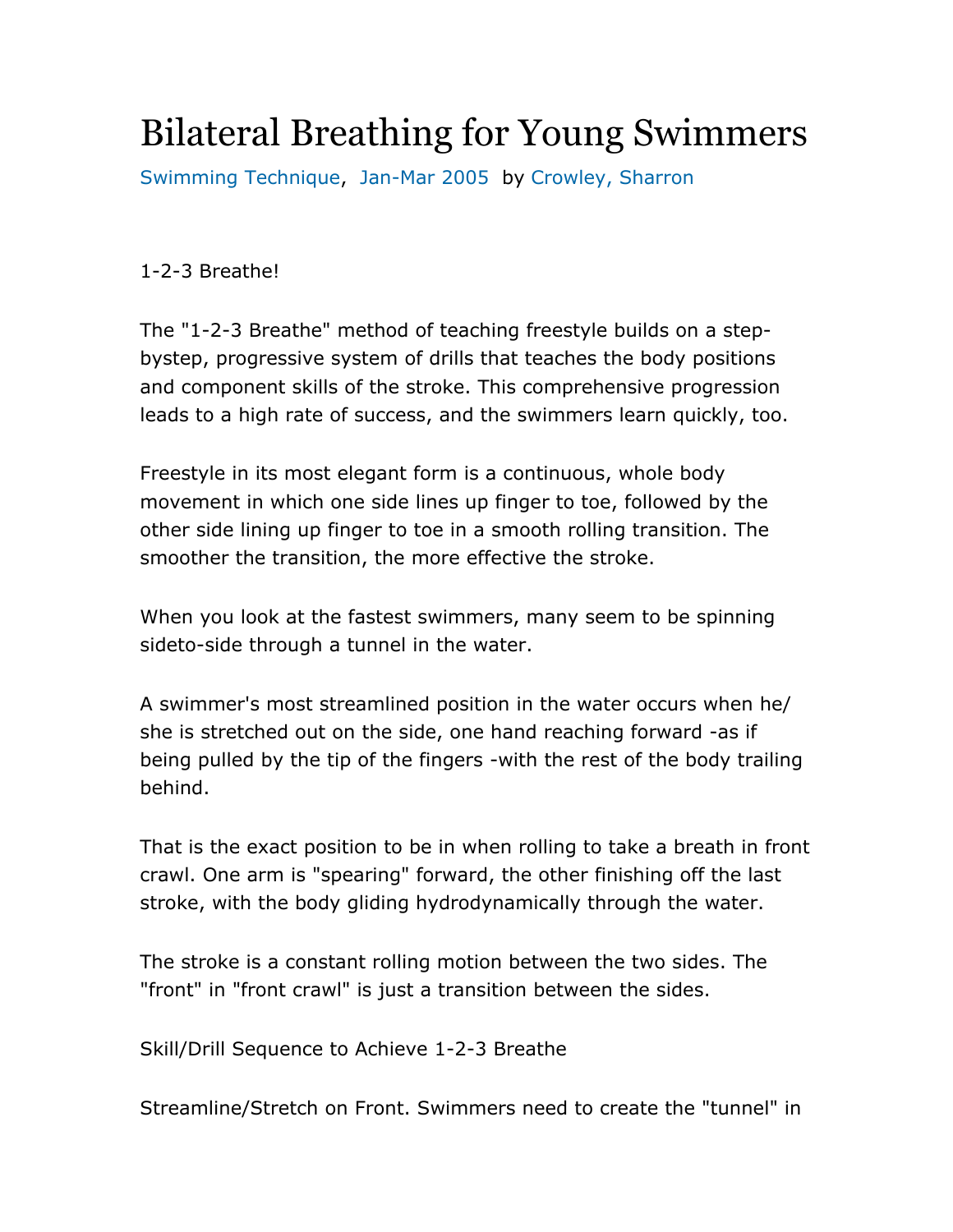the water through which to swim. Use verbal imagery such as, "Swim like a swordfish" or "Be a knife and cut through the water."

Front Flutter Kicks. The kick gives front crawl the lift necessary to maintain a body position parallel to the surface of the water. Using phrases such as, "Fast feet," "Make the water boil" and "Splashy toes" encourage the swimmer to perform a more powerful kick. Drills with kickboards and flippers help to strengthen the kick.

1-2-3 "Big Arms" and Roll onto Back (1-2-3 Rollover). Young swimmers can easily perform three armstrokes with kicks and roll onto their back for a breath. Use verbal counting of the strokes -"1-2-3" with a strong emphasis on "rollover." This is the first step in linking breathing cycles together and in building distance.

Side Glides. The key here is getting the swimmer to feel comfortable and relaxed in the side position. Initially, the instructor should assist the swimmer with the side glide before he/she progresses to a glide with a kickboard in the lead hand. This is then followed by an unassisted glide.

Verbal imagery such as, "Be long and straight like an arrow and shoot for the target" helps the swimmer to visualize the correct body position. Be sure to tell the swimmer to "press your ear into your shoulder" on the lead arm.

Side Glides with Kicks. The side kick keeps the body aligned and parallel to the surface through the breathing phase on either side. Initially, the swimmer should practice with the lead arm holding a kickboard. Flippers will help the beginning swimmer to build power in their side kicks and stability in their body position. Encourage the swimmer to maintain a high shoulder position on the trailing arm.

1-2-3 Breathe! On the initial attempts, it is helpful for the swimmer to perform long, slow strokes and a long side kick while getting a breath.